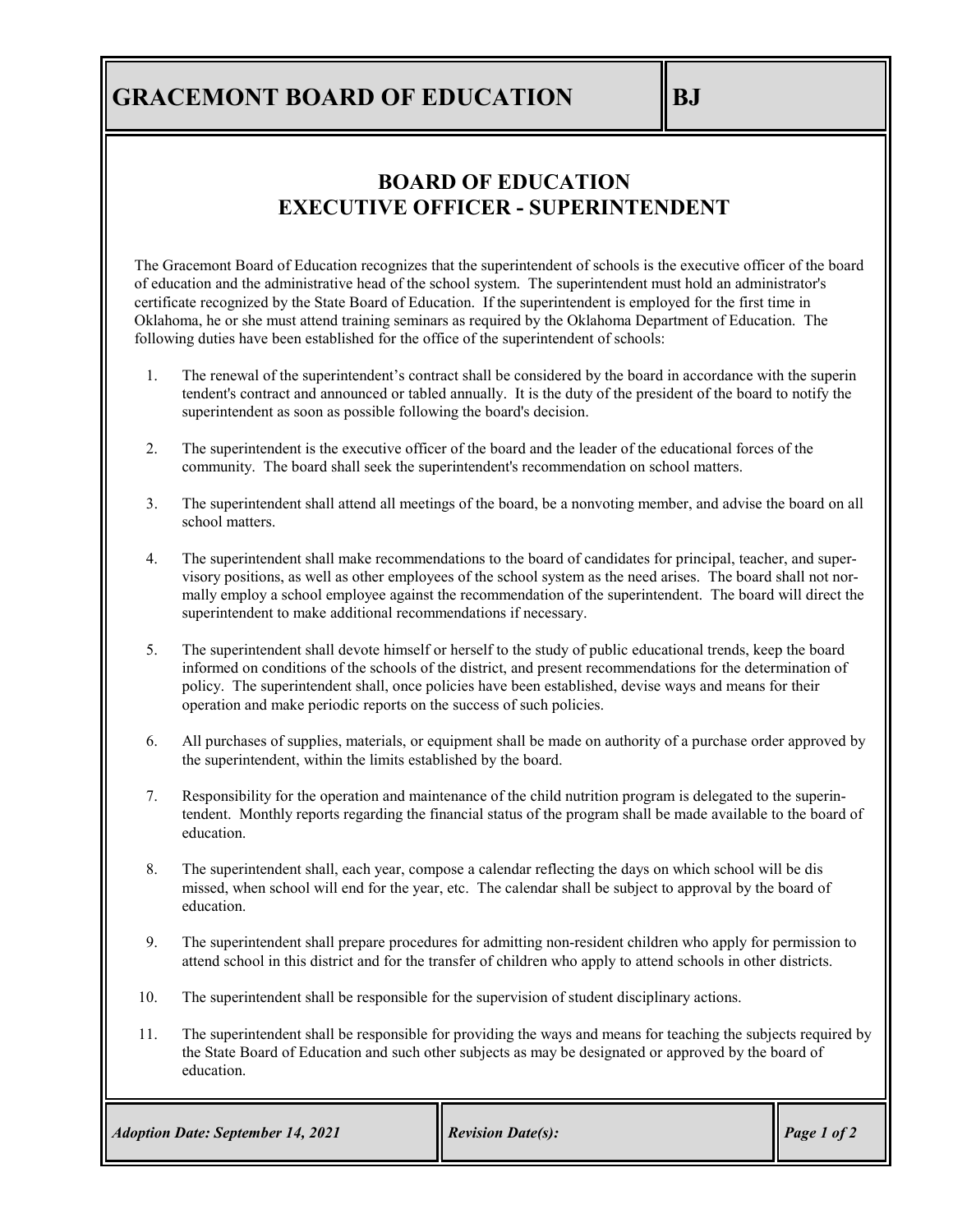| <b>GRACEMONT BOARD OF EDUCATION</b>      |                          | BJ |             |
|------------------------------------------|--------------------------|----|-------------|
|                                          |                          |    |             |
|                                          |                          |    |             |
|                                          |                          |    |             |
|                                          |                          |    |             |
|                                          |                          |    |             |
|                                          |                          |    |             |
|                                          |                          |    |             |
|                                          |                          |    |             |
|                                          |                          |    |             |
|                                          |                          |    |             |
|                                          |                          |    |             |
|                                          |                          |    |             |
|                                          |                          |    |             |
| <b>Adoption Date: September 14, 2021</b> | <b>Revision Date(s):</b> |    | Page 2 of 2 |